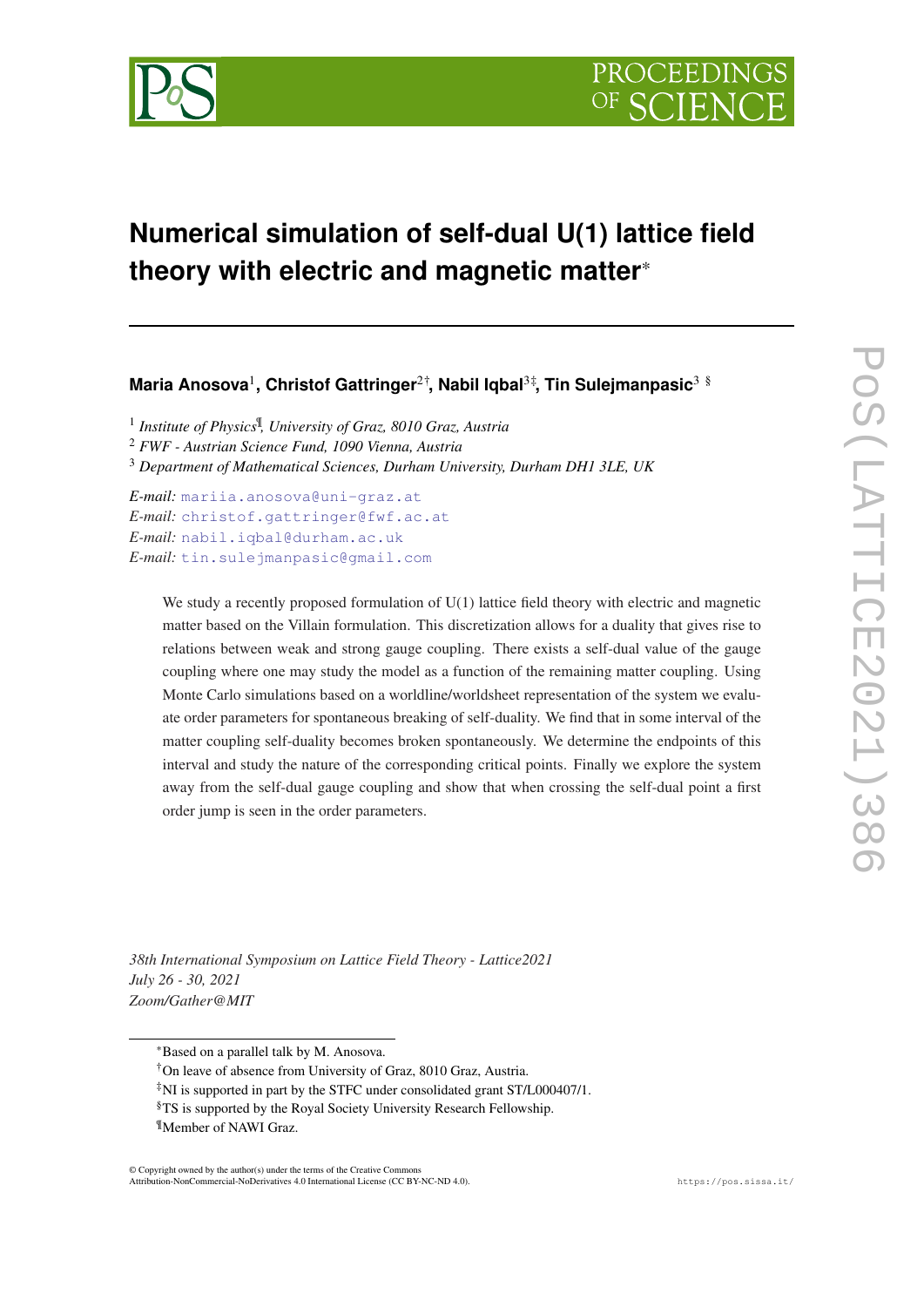## 1. Introduction

U(1) gauge theories are essential in our everyday experience and, along with gravity, influence our world in a more direct way than the other two fundamental forces. Moreover, emergent  $U(1)$  gauge theories are omnipresent in condensed matter systems. Yet U(1) gauge theories in four spacetime dimensions are thought not to be genuine quantum field theories. They are not asymptotically free, and hence their definition requires embedding them in another, UV complete theory, such as a non-abelian gauge theory or a lattice gauge theory.

In four spacetime dimensions in a continuum description, free  $U(1)$  gauge theories have two global symmetries, because  $\partial^{\mu}J_{\mu\nu} = \partial^{\mu}\tilde{J}_{\mu\nu} = 0$ , where  $J_{\mu\nu} \propto F_{\mu\nu}$ ,  $\tilde{J}_{\mu\nu} \propto \varepsilon_{\mu\nu\rho\sigma} F^{\rho\sigma}$ , which we will refer to as *electric* and *magnetic* symmetries<sup>1</sup>. Such symmetries, resulting in two-antisymmetric-index currents are referred to as [1](#page-8-0)-form symmetries<sup>2</sup> [1]. These conservation laws can be thought of as the Gauss law for electric and magnetic field: the electric and magnetic flux are independent of the shape of the Gauss surface, and only depend on the charge within<sup>3</sup>.

It is a common lore that UV completions of a  $U(1)$  gauge theory always requires monopoles [[2](#page-8-0)]. Indeed both embeddings, the one via non-abelian gauge theory, as well as Wilson lattice gauge theory result in a system which has dynamical monopoles. But that means that there is no magnetic symmetry in the underlying system. However, some condensed matter systems are believed to be effectively described by a U(1) gauge theory where only monopoles of non-minimal charge are dynamical, and some discrete part of the magnetic symmetry survives. This leads to the question whether gauge theories can be formulated where monopole matter is absent, or where monopoles are treated on equal footing with electric matter  $(e.g., they can be endowed with spin, bare mass,$ or short range interactions). Indeed, it is well known that the continuum formulation of  $U(1)$  gauge theory enjoys an electric-magnetic duality, and at least in principle electric and magnetic matter can be treated on equal footing (see, e.g., [[3\]](#page-8-0)). In fact  $U(1)$  lattice gauge theories were often used where monopole particles were identified in lattice configurations, and suppressed or given an action to [[4](#page-8-0), [5,](#page-8-0) [6,](#page-8-0) [7\]](#page-8-0), but such procedures treat magnetic and electric matter content in a very different way, and at the very least obscure the formal equivalence between electric and magnetic matter.

On the other hand, Villain's lattice action [\[8\]](#page-8-0) is known to have better self-dual features, and the EM self-duality was initially discovered, not in the continuum but in specific lattice systems [[9](#page-8-0), [10](#page-8-0), [11,](#page-8-0) [12\]](#page-8-0). Yet it was noted only recently in [[13,](#page-8-0) [14,](#page-8-0) [15\]](#page-8-0), that a certain modification of Villain's action<sup>4</sup> can be used to construct models where magnetic and electric matter can be coupled on equal footing, and do not appear as artifacts of a theory. The gist of it is that such a formulation features both electric and magnetic gauge fields in the lattice action, which allows one to endow both electric and magnetic matter with spin, internal quantum numbers and arbitrary gauge charge, or to eliminate them all together, by setting the corresponding matter action to zero. This raises

<sup>&</sup>lt;sup>1</sup>For free U(1) gauge theory, both of these symmetries are U(1) symmetries. When matter fields are added, these symmetries may be reduced.

<sup>&</sup>lt;sup>2</sup>The electric symmetry  $J_{\mu\nu} = F_{\mu\nu}$  is always a 1-form symmetry in any dimension, but the magnetic symmetry is a *d* − 3-form symmetry, where *d* is the number of space-time dimensions.

<sup>3</sup>Note the distinction between these conservation laws and the usual Nöther charges. The ordinary, or 0-form symmetries, have charges which are integrals over space, i.e., they are codimension 1 operators. In contrast, a *p*-form conserved charge is a codimension  $p+1$  operator.

<sup>&</sup>lt;sup>4</sup>A similar construction was recently used in lattice models of fractons [\[16](#page-8-0)].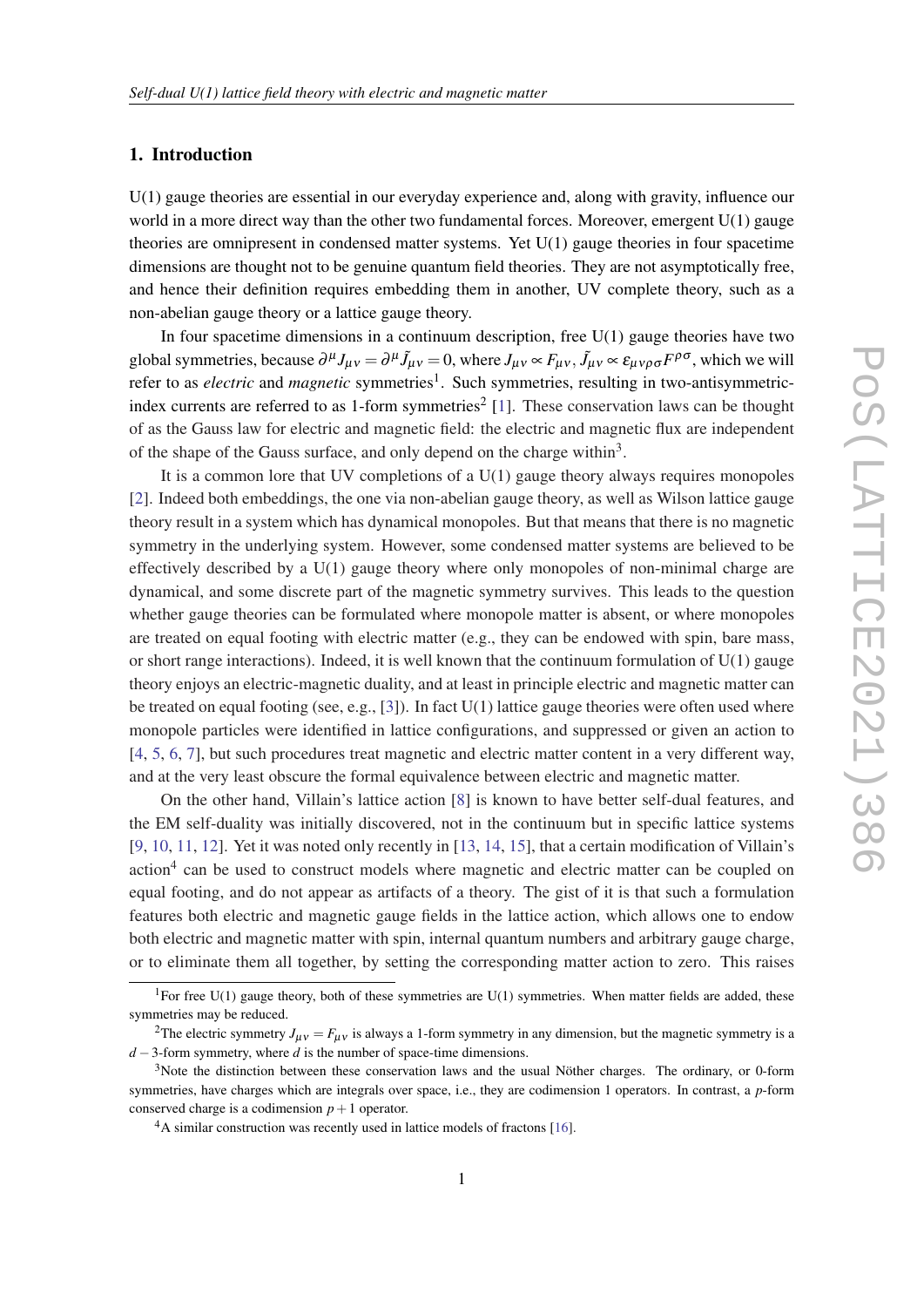

Figure 1: The phase diagram of U(1) lattice gauge theory with electric and magnetic matter.

the question of whether such U(1) lattice gauge theories can be considered as genuine quantum field theories. Indeed, based on symmetries alone, such theories can have more symmetries than non-abelian gauge theories, whose global symmetry group is typically limited to the electric  $\mathbb{Z}_N$ center symmetry and electric flavor symmetry<sup>5</sup>. In contrast, the modified Villain gauge theories can be endowed with  $Z<sub>O</sub>$  magnetic center symmetries (by setting all magnetic charges to multiples of the integer *Q*) and/or magnetic flavor symmetries, by coupling multiple flavors. This raises the question whether any of these theories have a continuum limit. Moreover, if the actions of the electric and magnetic matter are identical, and if the gauge coupling is dialed to a particular value, the lattice model becomes *exactly* self-dual<sup>6</sup>.

In this contribution we explore duality and self-duality in the simplest of such theories: a U(1) gauge theory with a single scalar electric matter field and a single scalar magnetic matter field. For a generic electric coupling  $e = 1/\sqrt{\beta}$ , the system has no global symmetry. However, duality maps the lattice action to itself, with dual coupling  $\beta \to \beta = 1/4\pi^2 \beta$ . If  $\beta$  is chosen to be  $\beta = \beta^* \equiv 1/2\pi$ , the self-duality transformation is a symmetry of the theory<sup>7</sup>. At this point one may study the system as a function of the remaining matter coupling *J* (which for full self-duality has to be the same for electric and magnetic matter).

We here present our first numerical results from a Monte Carlo simulation of this system at the self-dual coupling  $\beta^*$  with varying matter coupling *J* (see below for the definition and the explicit formulation of the model). For  $J = 0$  matter decouples completely (think of it as the limit  $m^2 \to \infty$ , where *m* is the bare mass) and we just have a Coulomb (i.e., photon) phase. As *J* is increased, electric and magnetic matter want to condense, but there is a tension, because the condensation of electric (magnetic) matter, confines the magnetic (electric) matter preventing it from condensing. So we expect that, for some  $J = J_1$  we enter a phase of coexistence between electric and magnetic condensation, and hence a spontaneous breaking of the self-dual symmetry ensues. If *J* is increased even further, we enter a deeply Higgsed lattice regime, which can be solved exactly for our model, and is trivially gapped, i.e., electric condensation (i.e., a Higgs phase) and magnetic condensation (i.e., a confinement phase) exhibit the Fradkin-Shenker continuity [\[19](#page-8-0)]. So we expect that at some  $J = J_2$  the self-dual symmetry gets restored again. We summarize the phase diagram in Fig. 1.

<sup>5</sup>One may gauge a subgroup of the discrete center symmetry and thereby obtain a bonus magnetic center symmetry, see e.g. [[17\]](#page-8-0).

 $6$ More precisely the self-duality generator actually does not exponentiate to unity, but to charge-conjugation + lattice translation by one unit in all directions. In a continuum limit, one can can think of the self-dual symmetry generator *S* as forming a  $\mathbb{Z}_4$  group, where  $S^2 = C$  is the charge conjugation operator.

<sup>&</sup>lt;sup>7</sup>Note that, unlike Kramers-Wannier duality of the 2d Ising system, the self-duality of the model we discuss is a genuine symmetry at the self-dual point. The point is that when an Ising system is dualized, the resulting dual theory is not exactly the original theory, but an original theory coupled to a topological quantum field theory – roughly where its global symmetry group is gauged. For more on why Kramers-Wannier duality is not a genuine duality, see [\[18](#page-8-0)].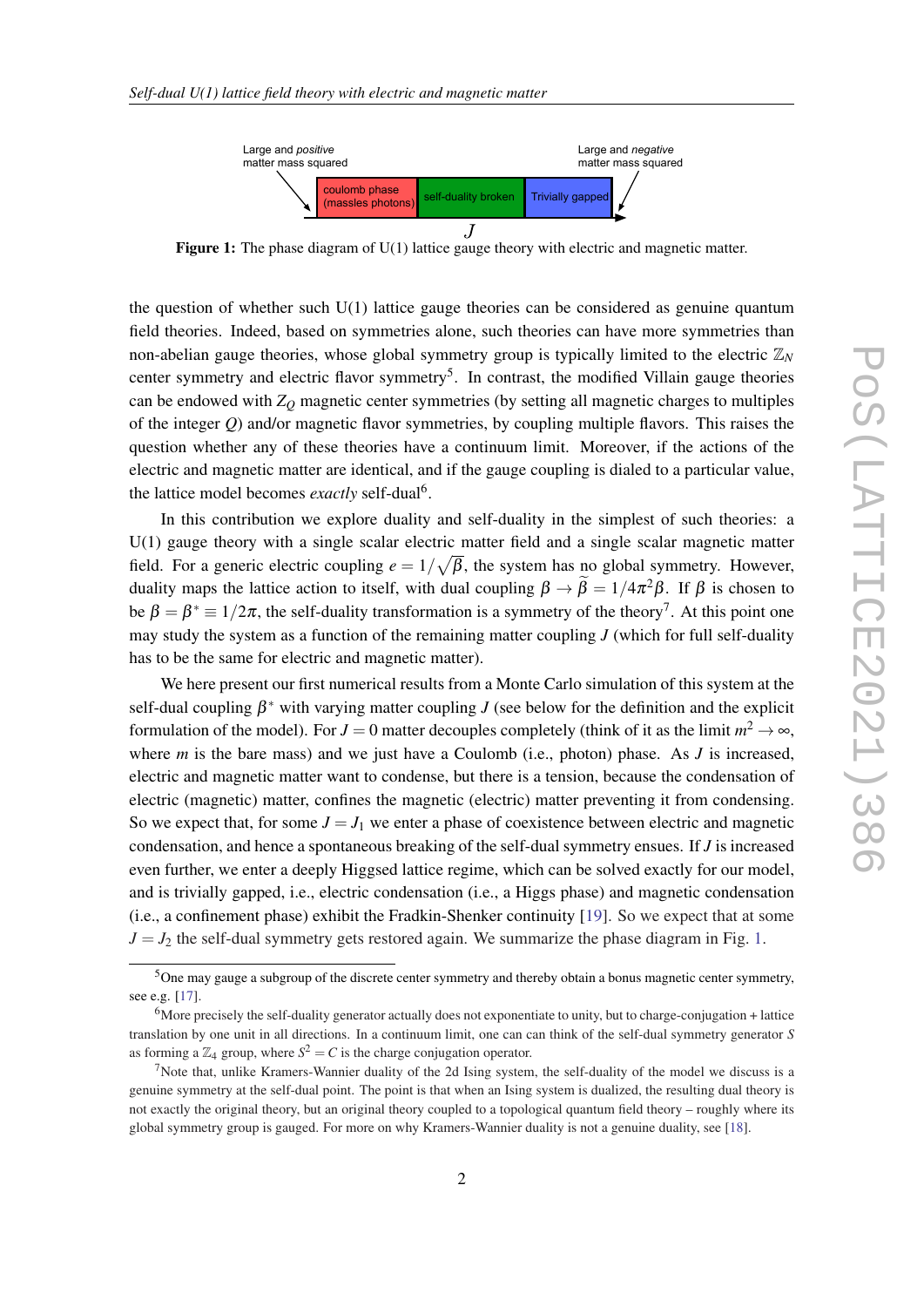<span id="page-3-0"></span>Using suitable order parameters for self-duality we find that self-duality is indeed broken in some range of *J* and we determine and analyze the corresponding (critical) endpoints. Varying the gauge field coupling around the self-dual value  $\beta^*$  we find that the order parameters exhibit a first order jump at  $\beta^*$ . Our results constitute one of the first non-perturbative instances of spontaneous breaking of self-duality<sup>8</sup>, thus adding another aspect to the rich phenomenology of duality relations in quantum field theory.

## 2. Definition of self-dual U(1) lattice gauge theory with electric and magnetic matter

The gauge field action is based on the Villain formulation [[8](#page-8-0)] and is given by

$$
S_g[A^e, n] \equiv \frac{1}{2} \sum_{x} \sum_{\mu < v} (F_{x,\mu\nu})^2 \,, \tag{2.1}
$$

where the sum runs over all plaquettes of our lattice. The field strength tensor is defined as  $F_{x,\mu\nu} \equiv (dA^e)_{x,\mu\nu} + 2\pi n_{x,\mu\nu} = (dA^e + 2\pi n)_{x,\mu\nu}$ , with the exterior derivative defined as  $(dA^e)_{x,\mu\nu} \equiv$  $A^e_{x+\hat{\mu},v} - A^e_{x,v} - A^e_{x+\hat{v},\mu} + A^e_{x,\mu}$ . The *electric gauge fields*  $A^e_\mu(x) \in [-\pi,\pi]$  are assigned to the links of our 4-d lattice, while the *Villain variables*  $n_{x,\mu\nu} \in \mathbb{Z}$  live on the plaquettes. The lattice we consider has size  $N_s^3 \times N_t$  and we use periodic boundary conditions for all directions.

We will couple electric matter using the link variables defined as  $U_{\mu}(x) = e^{iA_{\mu}^e(x)}$ . Clearly the link variables are invariant under shifts of  $A^e_\mu(x)$  by multiples of  $2\pi k_\mu(x)$  with  $k_\mu(x) \in \mathbb{Z}$ , while the exterior derivatives  $(dA^e)_{x,\mu\nu}$  are not. The Villain variables  $n_{x,\mu\nu}$  may be considered as gauge fields for the shift symmetry and summing them over all integers renders the field strength  $F_{x,\mu\nu}$ invariant under the shift symmetry.

Note, however, that we may impose an additional constraint on the Villain variables [\[13,](#page-8-0) [14\]](#page-8-0), since the contribution from the shift alters the exterior derivative  $(dA^e)_{x,\mu\nu}$  by the term  $(dk)_{x,\mu\nu}$ , and this term obeys  $d(dk)_{x,\mu\nu} = 0$ , due to the nilpotency  $d^2 = 0$  of the exterior derivative (for a brief summary of the necessary tools and conventions for lattice differential forms see the appendices of [[13,](#page-8-0) [14](#page-8-0)], as well as [\[21](#page-8-0), [22](#page-9-0)]). Thus we may impose the *closedness constraint*

$$
(dn)_{x,\mu\nu\rho} = 0 \ \ \forall (x,\mu\nu\rho), (dn)_{x,\mu\nu\rho} \equiv n_{x+\hat{\mu},\nu\rho} - n_{x,\nu\rho} - n_{x+\hat{\nu},\mu\rho} + n_{x,\mu\rho} + n_{x+\hat{\rho},\mu\nu} - n_{x,\mu\nu}, (2.2)
$$

which implements vanishing exterior derivative  $(dn)_{x, \mu\nu\rho}$  of the Villain variables on all cubes  $(x, \mu v \rho)$  of the lattice. The physical role of the closedness constraint is to remove magnetic monopoles from our lattice formulation. The closedness constraint can be formulated as a product of Kronecker deltas (our notation here is  $\delta(n) = \delta_{n,0}$ ),

$$
\prod_{x} \prod_{\mu < v < \rho} \delta\big((dn)_{x,\mu v\rho}\big) = \prod_{x} \prod_{\mu < v < \rho} \int_{-\pi}^{\pi} \frac{dA_{x,\mu v\rho}^m}{2\pi} e^{iA_{x,\mu v\rho}^m(dn)_{x,\mu v\rho}} \,, \tag{2.3}
$$

where in the second step we have written the Kronecker deltas with an integral representation which introduces the *magnetic gauge fields*  $A_{x,\mu\nu\rho}^{m} \in [-\pi,\pi]$  assigned to the cubes of the lattice.

We may now combine the gauge field action and the constraints into the joint Boltzmann factor

$$
B_{\beta}[A^e, A^m] \equiv \sum_{\{n\}} e^{-\beta S_g[A^e, n]} \, e^{i \sum_{x} \sum_{\mu < v < \rho} A_{x, \mu \nu \rho}^m(dn)_{x, \mu \nu \rho}} \;, \tag{2.4}
$$

<sup>&</sup>lt;sup>8</sup>See [[20\]](#page-8-0) for a recent study of self-duality breaking in a 3d model of a discrete gauge theory.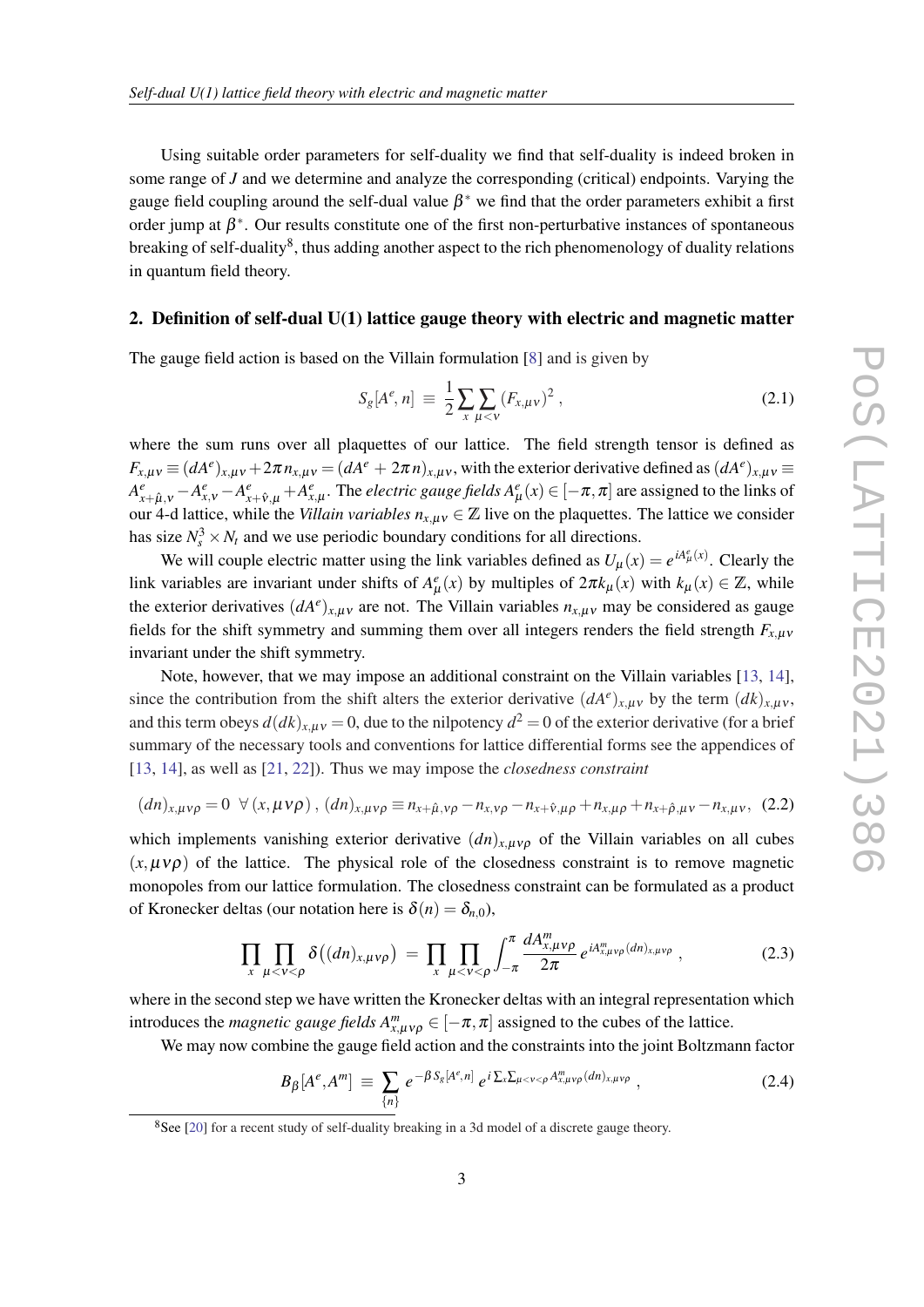where  $\beta$  is the (inverse) gauge coupling  $\beta = 1/e^2$ , with *e* the electric charge. By  $\sum_{n=1}^{\infty}$  we denote the sum over all configurations of the Villain variables,

$$
\sum_{\{n\}} \equiv \prod_{x} \prod_{\mu < v} \sum_{n_{x,\mu} \in \mathbb{Z}} \, , \, \, \int D[A^e] \equiv \prod_{x} \prod_{\mu} \int_{-\pi}^{\pi} \frac{dA_{x,\mu}^e}{2\pi} \, , \, \, \int D[A^m] \equiv \prod_{x} \prod_{\mu < v < \rho} \int_{-\pi}^{\pi} \frac{dA_{x,\mu,v\rho}^m}{2\pi} \, , \, \, (2.5)
$$

where we have also introduced the measures over the electric and the magnetic gauge fields. Using these we may write the partition function as  $Z(\beta) = \int D[A^e] \int D[A^m] B_\beta[A^e, A^m]$ , which constitutes a formulation of 4-d U(1) lattice gauge theory that is free of monopoles.

Using Poisson resummation and switching to the dual lattice, one may show [\[13](#page-8-0), [14\]](#page-8-0) that our lattice discretization of U(1) gauge fields is also self-dual, i.e., the partition sum obeys ( $V = N_s^3 N_t$ )

$$
Z(\beta) = \left(\frac{1}{2\pi\beta}\right)^{3V} Z(\widetilde{\beta}) \quad \text{with} \quad \widetilde{\beta} = \frac{1}{4\pi^2\beta} \,. \tag{2.6}
$$

The self-duality relation connects the weak and strong coupling regimes of the theory.

From a physical point of view the key step to self-duality is the removal of lattice monopoles by augmenting the Villain action with the closedness constraint [\(2.2](#page-3-0)). There is an interesting option to generalize the pure lattice gauge theory considered so far in a self-dual way by abandoning the closedness constraint and explicitly coupling magnetic matter and its dual counterpart, i.e., electric matter. For the electric matter fields we here use U(1)-valued spins  $\phi_x^e$  attached to the sites which we parameterize as  $\phi_x^e = e^{i\phi_x^e}$  with  $\phi_x^e \in [-\pi, \pi]$ . We remark that it is straightforward to replace the U(1)-valued matter by a general charged bosonic or fermionic field. The partition sum for the electric matter in a background configuration of the electric gauge field  $A^e_\mu(x)$  is given by

$$
Z[A^e, J_e] \equiv \int D[\phi^e] e^{J_e S_e[\phi^e, A^e]}, \quad \int D[\phi^e] \equiv \prod_x \int_{-\pi}^{\pi} \frac{d\phi_x^e}{2\pi}, \tag{2.7}
$$

with the action for electric matter defined as

$$
S_e[\phi^e, A^e] \equiv \frac{1}{2} \sum_{x,\mu} \left[ \phi_x^{e*} e^{i A^e_{x,\mu}} \phi_{x+\hat{\mu}}^e + c.c. \right] = \sum_{x,\mu} \cos \left( \phi_{x+\hat{\mu}}^e - \phi_x^e + A^e_{x,\mu} \right). \tag{2.8}
$$

The partition sum contains a new parameter, the *electric matter coupling*  $J_e \in \mathbb{R}_+$ .

In a similar way we now define the partition sum for magnetically charged matter in the background of the magnetic gauge field. The magnetic gauge field  $A^m_{x,\mu\nu\rho}$  is attached to the 3-cubes of the lattice. It is natural to switch to the dual lattice and by  $\widetilde{A}^m_{\tilde{x},\mu}$  we denote the magnetic gauge fields now labelled with the coordinates  $(\tilde{x}, \mu)$  for the links of the dual lattice (see again the appendices of [\[13](#page-8-0), [14](#page-8-0)] for our conventions). The magnetically charged scalar field  $\widetilde{\phi}_{\bar{x}}^m \in U(1)$  is assigned to the sites of the dual lattice and we parameterize it in the form  $\widetilde{\phi}_{\bar{x}}^m = e^{i\widetilde{\phi}_{\bar{x}}^m}$ , where  $\widetilde{\phi}_{\bar{x}}^m \in [-\pi, \pi]$ . The corresponding partition function is identical to the partition function  $(2.7)$  for the electric matter but now is defined entirely on the dual lattice,

$$
\widetilde{Z}[\widetilde{A}^m, J_m] \equiv \int D[\widetilde{\phi}^m] \, e^{J_m \widetilde{S}_m \left[\widetilde{\phi}^m, \widetilde{A}^m\right]} \;, \; \int D[\widetilde{\phi}^m] \equiv \prod_{\tilde{x}} \int_{-\pi}^{\pi} \frac{d\widetilde{\phi}_{\tilde{x}}^m}{2\pi} \;, \tag{2.9}
$$

$$
\widetilde{S}_m\left[\widetilde{\phi}^m,\widetilde{A}^m\right] \equiv \frac{1}{2} \sum_{\tilde{x},\mu} \left[\widetilde{\phi}_{\tilde{x}}^{m*} e^{i\widetilde{A}_{\tilde{x},\mu}^m}\widetilde{\phi}_{\tilde{x}+\hat{\mu}}^m + c.c.\right] = \sum_{\tilde{x},\mu} \cos\left(\widetilde{\phi}_{\tilde{x}+\hat{\mu}}^m - \widetilde{\phi}_{\tilde{x}}^m + \widetilde{A}_{\tilde{x},\mu}^m\right),\tag{2.10}
$$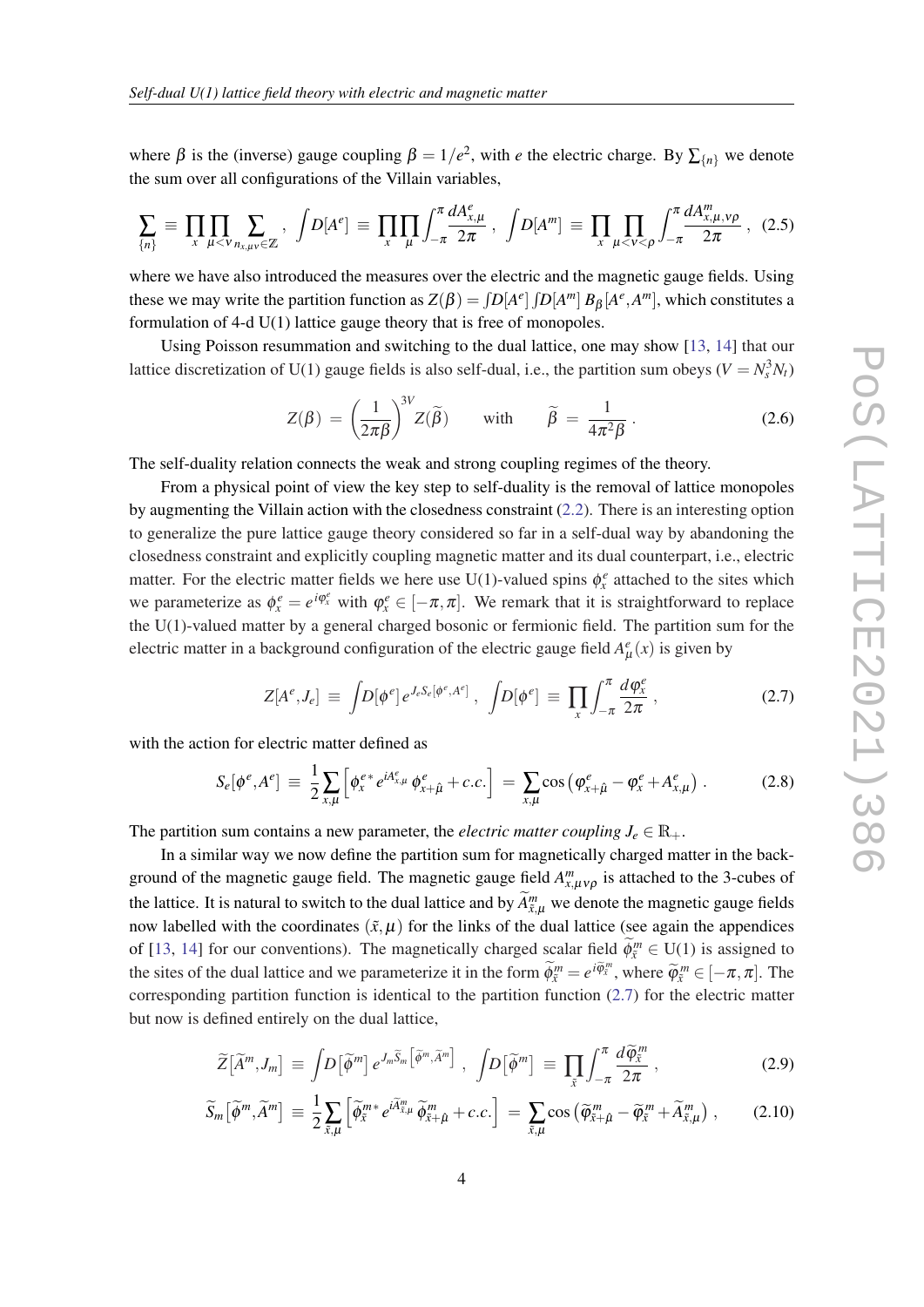and again we introduced a coupling parameter, here denoted as  $J_m$ . The overall partition sum is then obtained as  $Z(\beta, J_e, J_m) \equiv \int D[A^e] \int D[A^m] B_\beta[A^e, A^m] Z[A^e, J_e] \widetilde{Z}[\widetilde{A}^m, J_m]$ , and is a function of the gauge coupling  $\beta$ , as well as the electric and the magnetic matter couplings  $J_e$  and  $J_m$ .

A duality relation also holds for the full theory with electric and magnetic matter [\[13](#page-8-0), [14\]](#page-8-0),

$$
Z(\beta, J_e, J_m) = \left(\frac{1}{2\pi\beta}\right)^{3V} Z(\widetilde{\beta}, \widetilde{J}_e, \widetilde{J}_m) \quad \text{with} \quad \widetilde{\beta} = \frac{1}{4\pi^2\beta} \,, \quad \widetilde{J}_e = J_m \,, \quad \widetilde{J}_m = J_e \,. \tag{2.11}
$$

The key goal of this study is to explore this duality relation using numerical Monte Carlo simulations. Suitable observables for such a study may be obtained by derivatives of ln*Z* with respect to the couplings. In particular we consider the action densities,

$$
\langle F^2 \rangle_{\beta,J_e,J_m} \equiv -\frac{1}{3V} \frac{\partial}{\partial \beta} \ln Z(\beta,J_e,J_m) \text{ with } F^2 \equiv \sum_{x,\mu < v} (F_{x,\mu\nu})^2 / 6V = S_g[A^e,n] / 3V \,, \tag{2.12}
$$

$$
\langle s_e \rangle_{\beta, J_e, J_m} \equiv \frac{1}{4V} \frac{\partial}{\partial J_e} \ln Z(\beta, J_e, J_m) \quad \text{with} \quad s_e \equiv S_e/4V \,, \tag{2.13}
$$

$$
\langle \widetilde{s}_m \rangle_{\beta, J_e, J_m} \equiv \frac{1}{4V} \frac{\partial}{\partial J_m} \ln Z(\beta, J_e, J_m) \quad \text{with} \quad \widetilde{s}_m \equiv \widetilde{S}_m/4V \,. \tag{2.14}
$$

Before we come to the discussion of our results we need to briefly address the actual simulation. Obviously the Boltzmann factor  $B_{\beta}[A^e, A^m]$  in Eq. ([2.4](#page-3-0)) is complex and the corresponding complex action problem prevents a direct application of Monte Carlo techniques. In order to overcome this problem one may switch to a dual representation in terms of worldlines and worldsheets where the weight factors are real and positive. We do not discuss the derivation of this representation or the corresponding Monte Carlo techniques here, but refer to [\[13](#page-8-0), [14,](#page-8-0) [15](#page-8-0), [23](#page-9-0)] for details.

#### 3. Numerical results for simulations of the self-dual theory

In this contribution we report about our first results for simulations at the self dual-point, i.e., we set  $\beta = \beta = \beta^* = 1/2\pi$  and  $J_e = J_m = J$ , where *J* is the only remaining variable coupling. We evaluate our observables following (2.12) – (2.14) and use  $\partial/\partial \beta = (\partial \beta/\partial \beta) \partial/\partial \beta = -1/4\pi^2 \beta^2 \partial/\partial \beta$  for the derivative of the rhs. of the duality relation (2.11) with respect to  $\beta$ . After a few lines of algebra this leads to the self-duality relation for the expectation value of the gauge field action density,

$$
\langle F^2 \rangle_{\beta^*,J} = \pi \quad \forall J. \tag{3.1}
$$

In other words, self-duality implies that  $\langle F^2 \rangle_{\beta^*,J}$  is constant for all *J*. In a similar way one may apply derivatives with respect to the matter couplings  $J_e$ ,  $J_m$  on the two sides of (2.11) and then set  $J_e = J_m = J$  afterwards to come up with a self-duality relation for the matter field action densities,

$$
\langle s_e \rangle_{\beta^*,J} = \langle \widetilde{s}_m \rangle_{\beta^*,J} \quad \forall J. \tag{3.2}
$$

In order to explore spontaneous breaking of self-duality we thus may define the order parameters

$$
M_g \equiv |F^2 - \pi| \quad \text{and} \quad M_m \equiv |s_e - s_g| \,. \tag{3.3}
$$

If the vacuum expectation values of these order parameters are non-vanishing this signals that selfduality is broken spontaneously. We remark that absolute values were introduced in (3.3), such that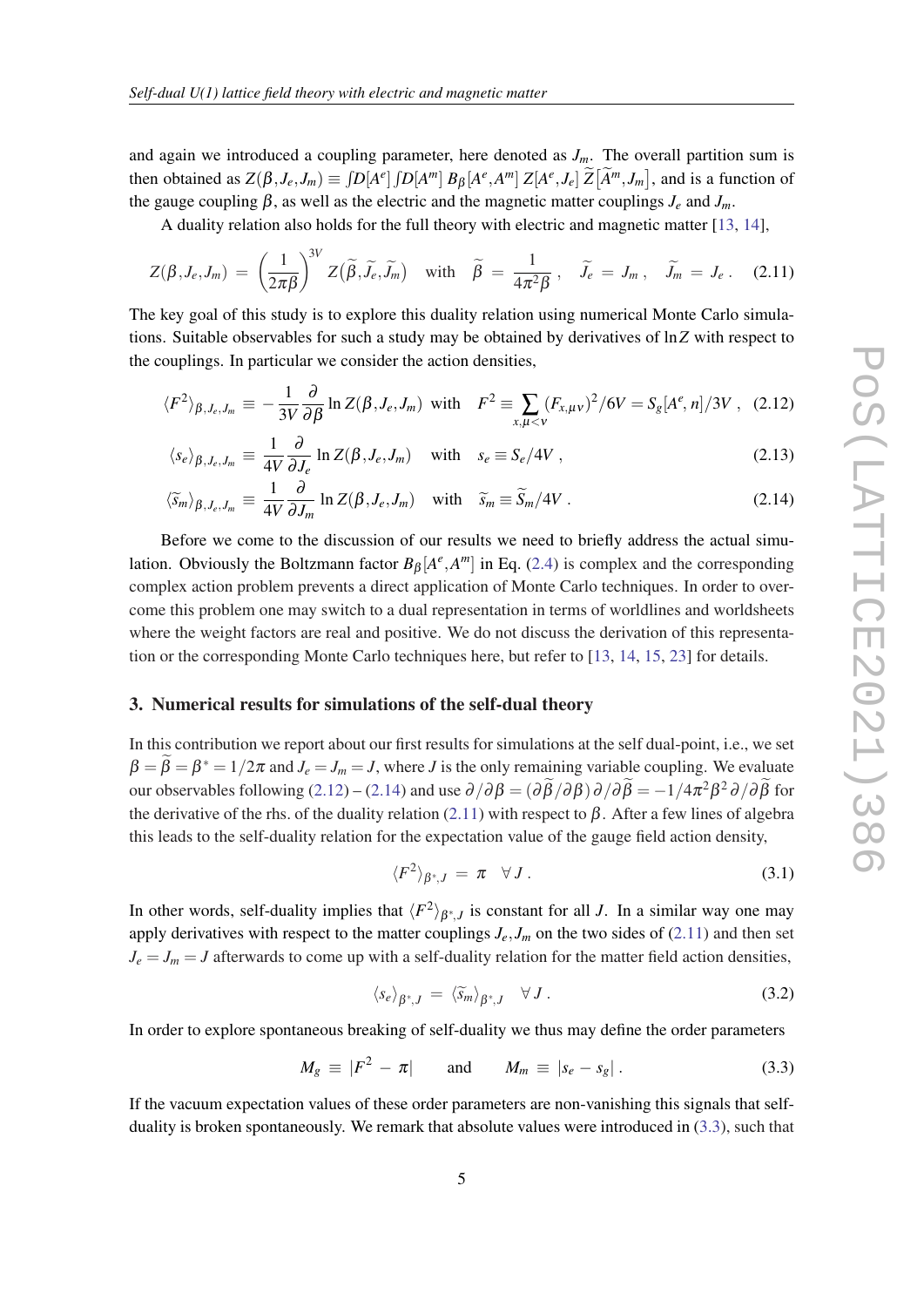<span id="page-6-0"></span>

Figure 2: Top row: Vacuum expectation value (left) and Binder cumulant (right) for the gauge field order parameter  $M_g$ . We show the results at  $\beta = \beta^* \equiv 1/2\pi$  as a function of *J* and compare the results for different volumes. Bottom left: The Binder cumulant for the gauge field order parameter. For different volumes we show the results at  $\beta = \beta^*$  as a function of the rescaled coupling  $jL^{1/\nu}$  with  $j = J - J_2$  and  $\nu = 0.5$ . Bottom right: The gauge field order parameter as a function of the rescaled gauge coupling  $ln(2\pi\beta)$ , for values across the self-dual value  $\beta^* \equiv 1/2\pi$ . The matter field coupling here is set to  $J = 0.6$ .

we can study the effects of spontaneous symmetry breaking also on a finite lattice. When studying the order parameters with explicit breaking, i.e., for  $\beta \neq \beta^*$ , we may omit the absolute values. In addition we also consider the corresponding Binder cumulants to analyze potential critical behavior.

The top row of Fig. 2 shows the results for our gauge field observables at the critical coupling  $\beta^* \equiv 1/2\pi$ . The lhs. plot is the order parameter and the rhs. the corresponding Binder cumulant, both plotted as a function of the matter coupling *J*. In the interval between  $J \sim 0.52$  and  $J \sim$ 0.7 the order parameter develops a non-vanishing expectation value, while outside this interval it approaches 0 in the infinite volume limit. The corresponding Binder cumulant on the rhs. indicates that at  $J_1 \sim 0.52$  we find a first order transition (the Binder cumulant develops a minimum at  $J_1$ ), while the transition at  $J_2 \sim 0.7$  turns out to be second order (Binder cumulants for different volumes intersect at the critical point). The matter field observables show essentially the same behaviour.

To locate the first order point near  $J_1 \sim 0.52$  one may zoom into the region around  $J_1$  and inspect the Binder cumulants for different volumes there. One observes, that for both the gauge and the matter cumulants a minimum forms, which for the largest three lattices and both observables is located at the same point. We conclude that the system has a first order endpoint at  $J_1 = 0.518(2)$ .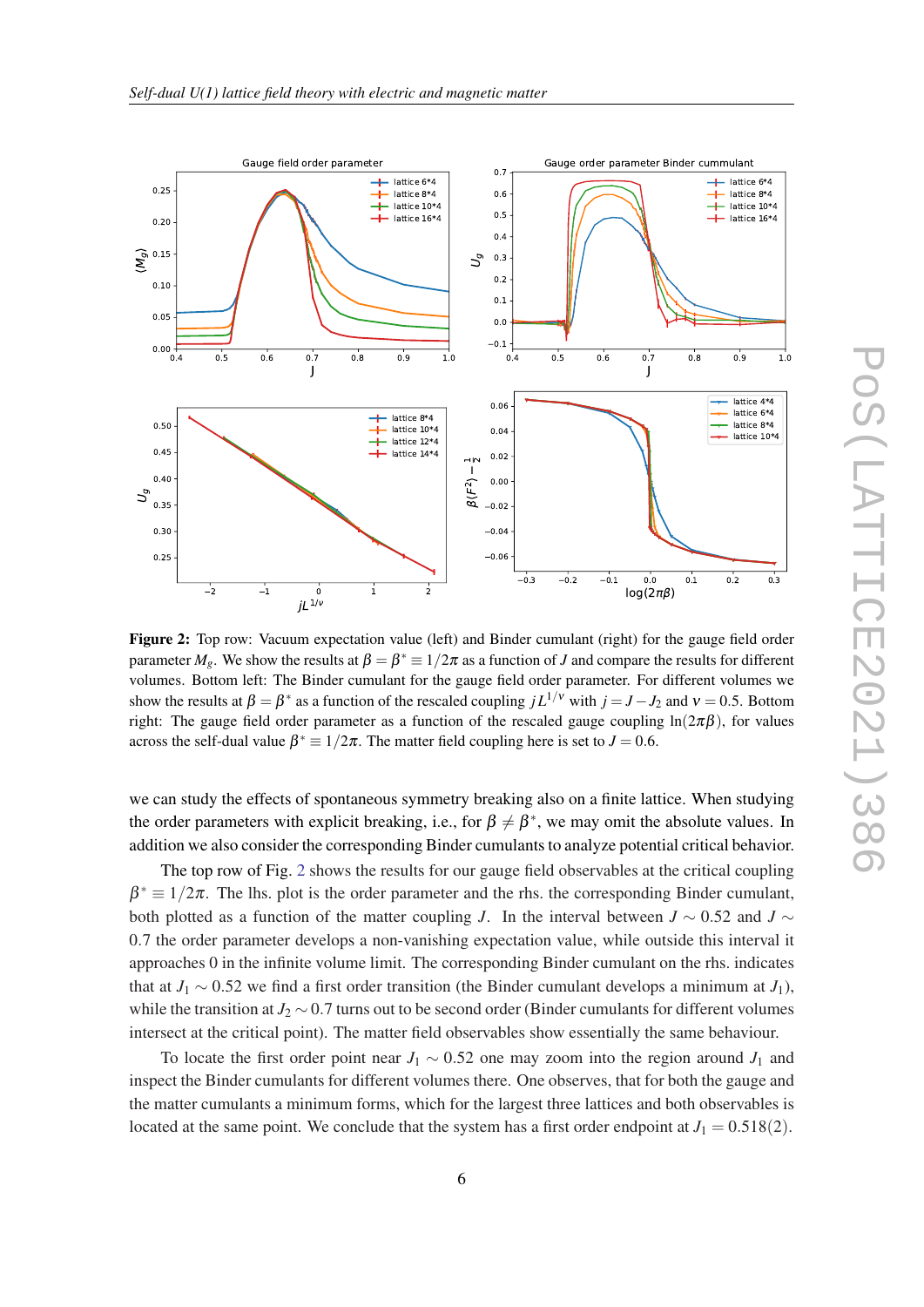For analyzing the second order transition at  $J_2$  we use the finite size scaling formula *U* ∼  $A + B(J - J_2)L^{1/\nu}$  for the Binder cumulant, where *A* and *B* are constants, *v* is the critical exponent for the correlation length and we set  $N_s = N_t = L$ . The scaling formula implies that when plotted as a function of the rescaled coupling  $jL^{1/\nu}$  with  $j = J - J_2$ , the values of the Binder cumulant for different system sizes *L* should collapse onto a single curve (for correctly chosen values of ν and  $J_2$  $J_2$ ). In the bottom left plot of Fig. 2 we show the result for the gauge field Binder cumulant for a critical exponent  $v = 0.5$ . We zoom into the region near the second order transition point at  $j = 0$  and for  $J_2$  use the value where we find optimal collapse of the data, which is  $J_2 = 0.700(1)$ . Our first assessment of the transition at  $J_2$  thus suggests that we have a second order transition at  $J_2 = 0.700(1)$  with critical exponent  $v = 0.5$ , i.e., the mean field value. We are currently analyzing the scaling behavior of susceptibilities near  $J_2$  in order to determine the critical exponent  $\gamma$ . A first assessment indicates that also this exponent is compatible with the mean field value  $\gamma = 1$ .

We finally study our two order parameters as a function of the gauge coupling parameter  $\beta$  in the vicinity of the self-dual point  $\beta^* = 1/2\pi$ . Values different from  $\beta^*$  give rise to explicit breaking of self-duality and thus setting  $\beta \neq \beta^*$  amounts to introducing a symmetry breaking term, similar to the introduction of an external magnetic field in a ferromagnet. To make this role more explicit we study the order parameters as a function of  $ln(2\pi\beta)$ , which vanishes for  $\beta = \beta^* = 1/2\pi$  and is an odd function when interchanging  $\beta$  and  $\beta$ . We remark that for the gauge field order parameter we study the combination  $\beta \langle F^2 \rangle_{\beta,J} - 1/2$  which vanishes at the self-dual point  $\beta = \beta^*$  and is an odd function of  $\ln(2\pi\beta)$  $\ln(2\pi\beta)$  $\ln(2\pi\beta)$ . The bottom right plot in Fig. 2 nicely illustrates the behavior expected for an order parameter when the symmetry breaking coupling changes sign. We observe a finite jump when  $\ln(2\pi\beta)$  crosses 0, and curves corresponding to different lattice sizes quickly coincide with increasing volume. Thus we conclude that the line at  $\beta = \beta^*$  between  $J_1$  and  $J_2$  is a first order line.

## 4. Discussion

In the project presented here we set out to study duality and self-duality for suitably discretized (Villain formulation) U(1) lattice gauge fields coupled to electric and magnetic matter. The system has a sufficiently rich duality structure, such that one may study self-duality as a function of the matter coupling *J*. Of particular interest is the question whether self-duality may become broken spontaneously and what the corresponding phase diagram looks like.

Our analysis shows that for the self-dual gauge coupling  $\beta^*$  indeed self-duality becomes broken for an interval  $[J_1, J_2]$  of matter couplings. Using suitable order parameters and their Binder cumulants we conclude that we have a first order endpoint at  $J_1 = 0.518(2)$  and a second order point at  $J_2 = 0.700(1)$  with critical exponents that are compatible with the mean field values. Changing the gauge coupling  $\beta$  away from the self-dual coupling  $\beta^*$  is equivalent to introducing an explicit self-duality breaking term. Thus, when driving the gauge coupling through  $\beta^*$  for some coupling  $J \in [J_1, J_2]$  one expects a first order jump, which indeed is what we observe.

The preliminary study presented here sheds light on the rich structure of duality and selfduality relations and non-perturbatively explores their role for the phenomenology of quantum field theories. We remark that considerably more complex questions could be addressed, such as explicit breaking of self-duality by setting  $J_e \neq J_m$ , or adding additional self-dual terms that could alter the nature of the endpoints at  $J_1$  and  $J_2$ . We are currently exploring some of these options.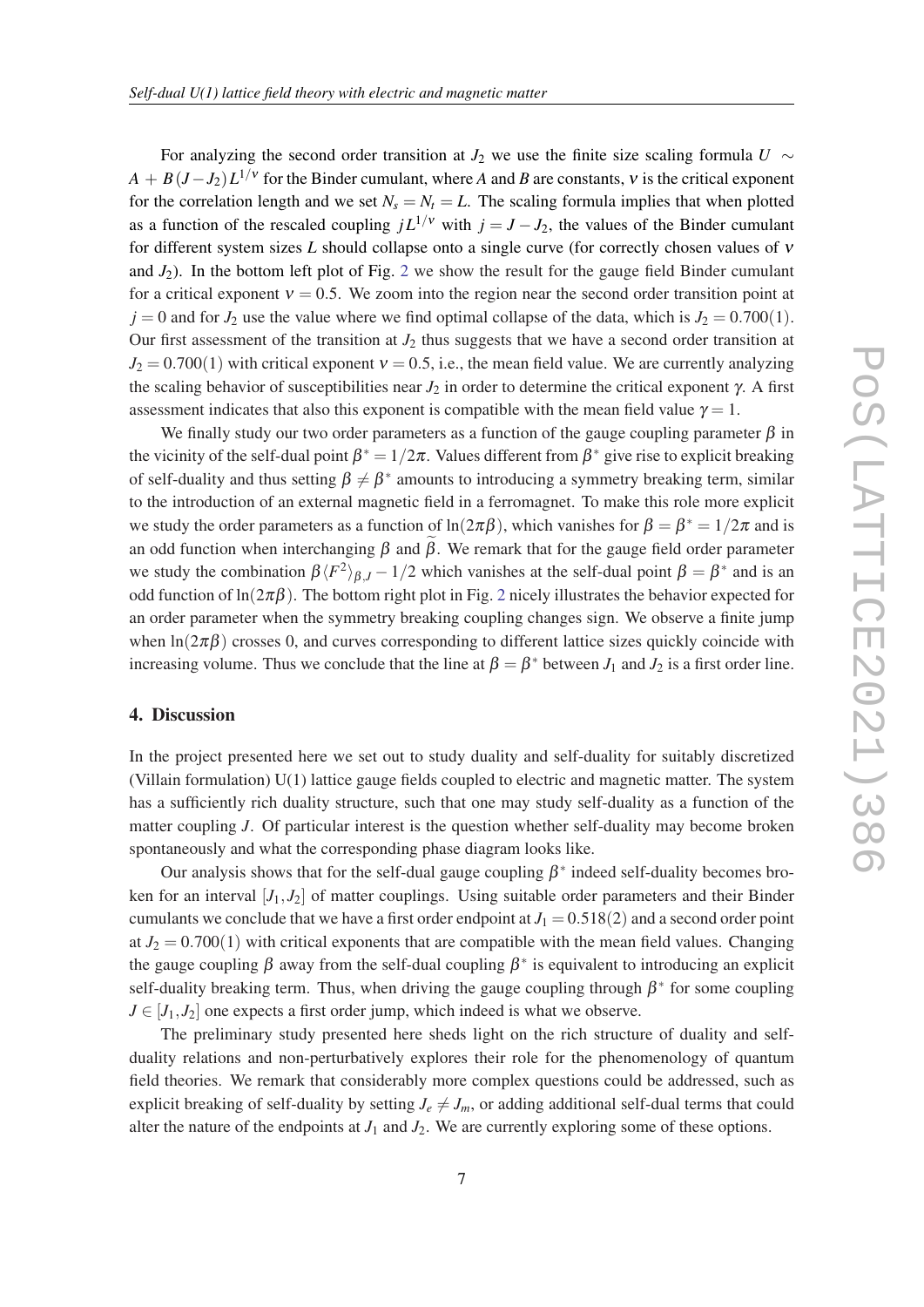### <span id="page-8-0"></span>References

- [1] D. Gaiotto, A. Kapustin, N. Seiberg and B. Willett, *Generalized Global Symmetries*, *JHEP* 02 [\(2015\)](http://dx.doi.org/10.1007/JHEP02(2015)172) [172](http://dx.doi.org/10.1007/JHEP02(2015)172), [[1412.5148](https://arxiv.org/abs/1412.5148)].
- [2] J. Polchinski, *Monopoles, duality, and string theory*, *[Int. J. Mod. Phys. A](http://dx.doi.org/10.1142/S0217751X0401866X)* 19S1 (2004) 145, [[hep-th/0304042](https://arxiv.org/abs/hep-th/0304042)].
- [3] P. Deligne, P. Etingof, D. S. Freed, L. C. Jeffrey, D. Kazhdan, J. W. Morgan et al., eds., *Quantum fields and strings: A course for mathematicians. Vol. 2: Witten Lectures*. 1999.
- [4] J. S. Barber, R. E. Shrock and R. Schrader, *A Study of d* = 4 *U(1) Lattice Gauge Theory With Monopoles Removed*, *[Phys. Lett. B](http://dx.doi.org/10.1016/0370-2693(85)91174-8)* 152 (1985) 221.
- [5] W. Kerler, C. Rebbi and A. Weber, *Phase structure and monopoles in U(1) gauge theory*, *[Phys. Rev. D](http://dx.doi.org/10.1103/PhysRevD.50.6984)* 50 [\(1994\) 6984,](http://dx.doi.org/10.1103/PhysRevD.50.6984) [[hep-lat/9403025](https://arxiv.org/abs/hep-lat/9403025)].
- [6] W. Kerler, C. Rebbi and A. Weber, *Critical properties and monopoles in U(1) lattice gauge theory*, *[Phys. Lett. B](http://dx.doi.org/10.1016/S0370-2693(96)01564-X)* 392 (1997) 438, [[hep-lat/9612001](https://arxiv.org/abs/hep-lat/9612001)].
- [7] O. I. Motrunich and A. Vishwanath, *Emergent photons and new transitions in the O(3) sigma model with hedgehog suppression*, *Phys. Rev. B* 70 [\(2004\) 075104,](http://dx.doi.org/10.1103/PhysRevB.70.075104) [[cond-mat/0311222](https://arxiv.org/abs/cond-mat/0311222)].
- [8] J. Villain, *Theory of one-dimensional and two-dimensional magnets with an easy magnetization plane. 2. The Planar, classical, two-dimensional magnet*, *[J. Phys. \(France\)](http://dx.doi.org/10.1051/jphys:01975003606058100)* 36 (1975) 581.
- [9] M. E. Peskin, *Mandelstam 't Hooft Duality in Abelian Lattice Models*, *[Annals Phys.](http://dx.doi.org/10.1016/0003-4916(78)90252-X)* 113 (1978) 122.
- [10] J. L. Cardy and E. Rabinovici, *Phase Structure of Z(p) Models in the Presence of a Theta Parameter*, *[Nucl. Phys. B](http://dx.doi.org/10.1016/0550-3213(82)90463-1)* 205 (1982) 1.
- [11] J. L. Cardy, *Duality and the Theta Parameter in Abelian Lattice Models*, *[Nucl. Phys. B](http://dx.doi.org/10.1016/0550-3213(82)90464-3)* 205 (1982) 17.
- [12] A. D. Shapere and F. Wilczek, *Selfdual Models with Theta Terms*, *[Nucl. Phys. B](http://dx.doi.org/10.1016/0550-3213(89)90016-3)* 320 (1989) 669.
- [13] T. Sulejmanpasic and C. Gattringer, *Abelian gauge theories on the lattice:* θ*-Terms and compact gauge theory with(out) monopoles*, *Nucl. Phys. B* 943 [\(2019\) 114616](http://dx.doi.org/10.1016/j.nuclphysb.2019.114616), [[1901.02637](https://arxiv.org/abs/1901.02637)].
- [14] M. Anosova, G. Gattringer and T. Sulejmanpasic*, In Preparation*.
- [15] M. Anosova, G. Gattringer, N. Iqbal and T. Sulejmanpasic*, In Preparation*.
- [16] P. Gorantla, H. T. Lam, N. Seiberg and S.-H. Shao, *A Modified Villain Formulation of Fractons and Other Exotic Theories*, [2103.01257](https://arxiv.org/abs/2103.01257).
- [17] D. Gaiotto, A. Kapustin, Z. Komargodski and N. Seiberg, *Theta, Time Reversal, and Temperature*, *JHEP* 05 [\(2017\) 091](http://dx.doi.org/10.1007/JHEP05(2017)091), [[1703.00501](https://arxiv.org/abs/1703.00501)].
- [18] A. Kapustin and N. Seiberg, *Coupling a QFT to a TQFT and Duality*, *JHEP* 04 [\(2014\) 001](http://dx.doi.org/10.1007/JHEP04(2014)001), [[1401.0740](https://arxiv.org/abs/1401.0740)].
- [19] E. H. Fradkin and S. H. Shenker, *Phase Diagrams of Lattice Gauge Theories with Higgs Fields*, *[Phys.](http://dx.doi.org/10.1103/PhysRevD.19.3682) Rev. D* 19 [\(1979\) 3682.](http://dx.doi.org/10.1103/PhysRevD.19.3682)
- [20] A. M. Somoza, P. Serna and A. Nahum, *Self-Dual Criticality in Three-Dimensional Z2 Gauge Theory with Matter*, *Phys. Rev. X* 11 [\(2021\) 041008,](http://dx.doi.org/10.1103/PhysRevX.11.041008) [[2012.15845](https://arxiv.org/abs/2012.15845)].
- [21] E. Seiler, *Gauge Theories as a Problem of Constructive Quantum Field Theory and Statistical Mechanics*. Springer-Verlag, Berlin Heidelberg GmbH, 1982.